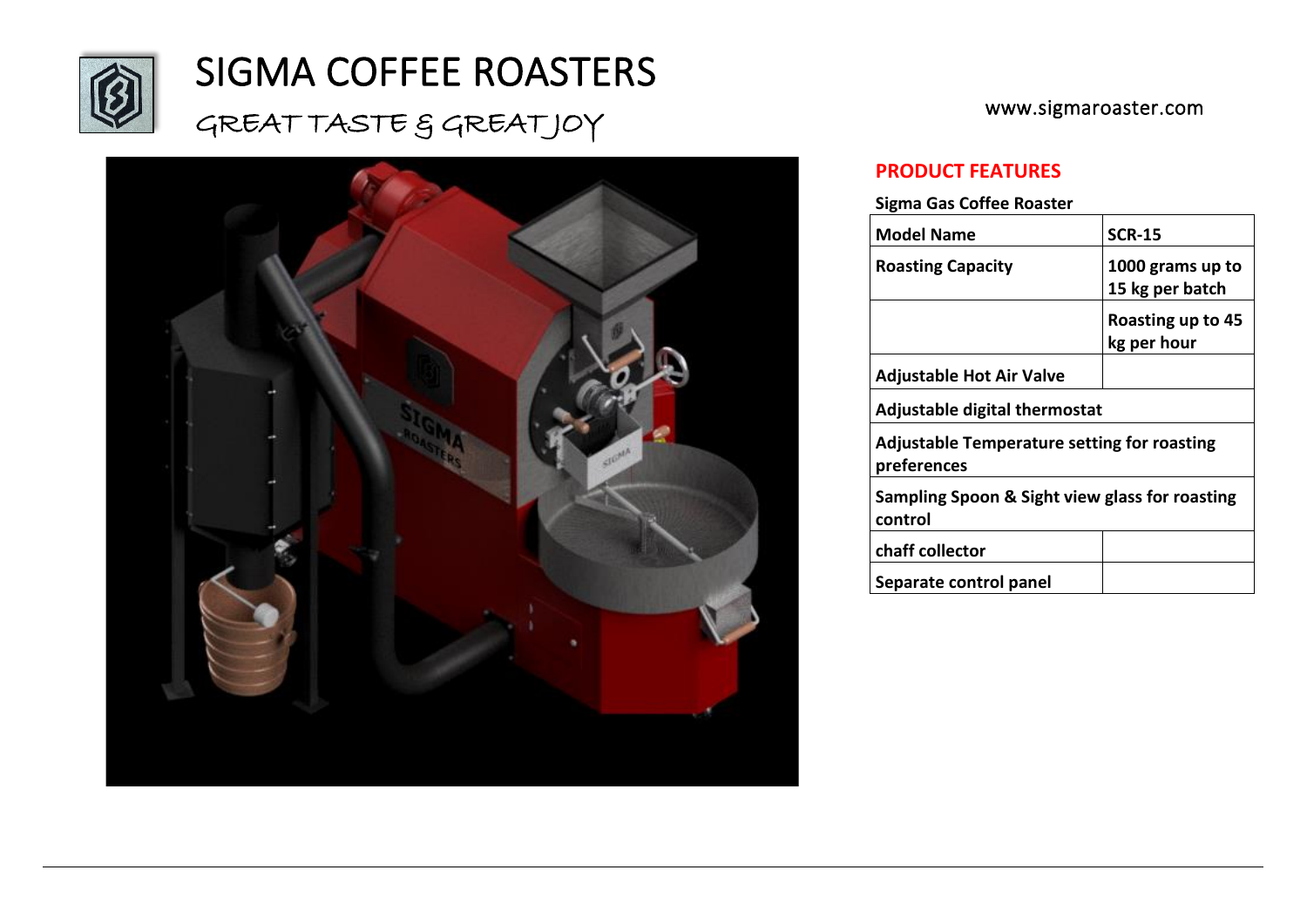**İZMİR – TURKEY - www.sigmaroaster.com // info@sigmaroaster.com**



## SIGMA COFFEE ROASTERS

GREAT TASTE & GREATJOY

www.sigmaroaster.com

## TECNICAL SPECIFICATIONS



| Roasting capacity (kg/h)       | Light roast 45 kg - Medium roast 45 kg-Dark roast 30 kg of coffee beans. |
|--------------------------------|--------------------------------------------------------------------------|
| <b>Roasting time (minutes)</b> | Light roast 12 min per batch - Dark roast 20 min. per batch              |
| <b>Batch capacity (kg)</b>     | In between 1000 grams up to 15,000 grams of green coffee beans           |
| Dimensions in cm (W*L-H)       | 198*205*192 cm                                                           |
| Weight (kg)                    | 354 kg (780 lbs)                                                         |
| Voltage                        | 110 - 220 - 230 - 380 - 415V                                             |
| <b>Frequency</b>               | $50 - 60$ Hz                                                             |
| <b>Heat source</b>             | Digitally controlled - 38.000-45.000 Kcal                                |
| <b>Heating system</b>          | <b>Termal Transfer</b>                                                   |
| <b>Number of motors</b>        | 4                                                                        |
| Power consumption (kW/h)       | 3000W                                                                    |
| <b>Power requirement (A)</b>   | 1PH 14A - 3PH 8A                                                         |